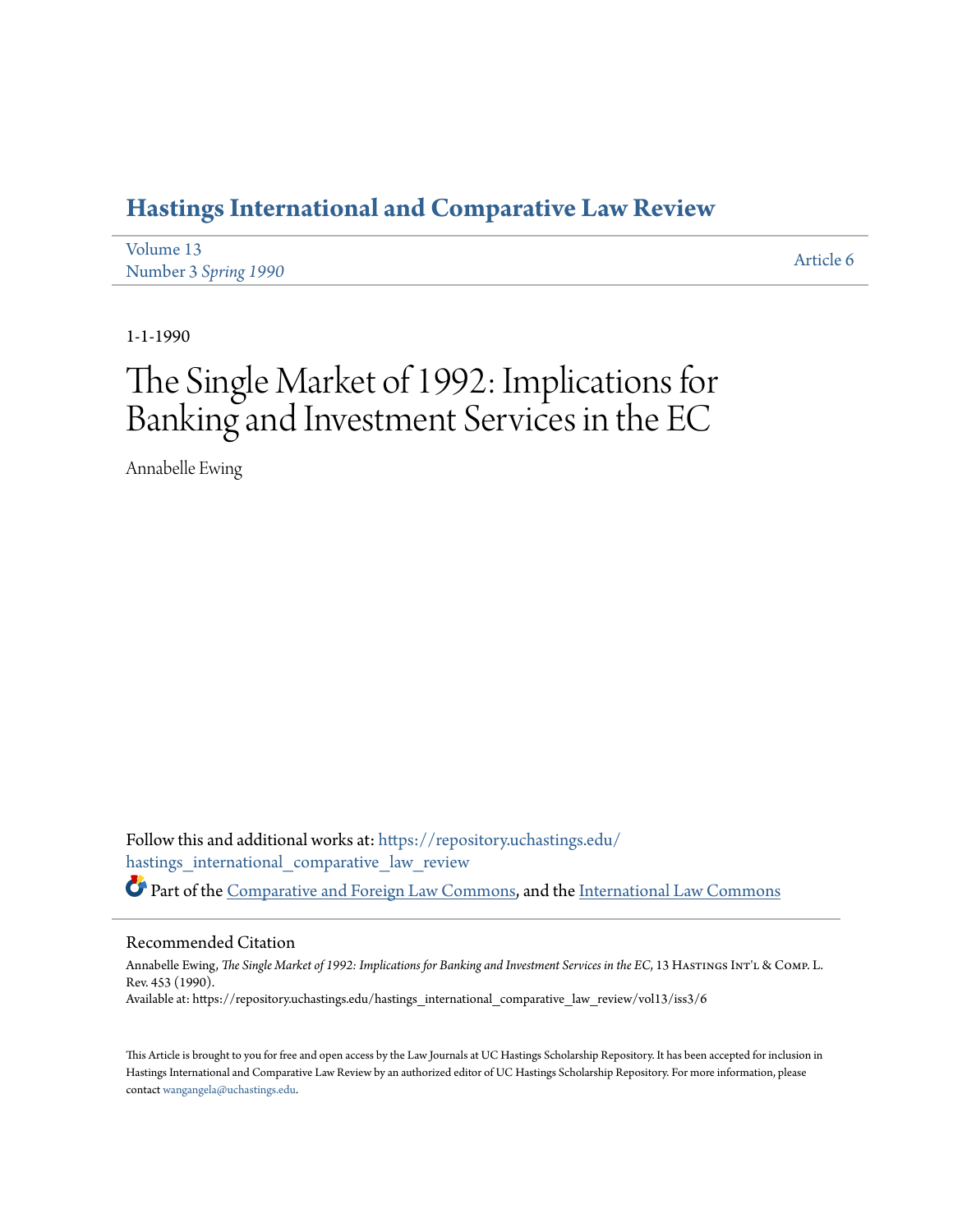## **The Single Market of 1992: Implications for Banking and Investment Services in the EC**

*By* **ANNABELLE** EwING\*

### I. **INTRODUCTION**

The liberalization of the European Community (EC) financial services sector is a key component of the 1992 Single Market program. The Single Market program was launched in 1985 by the **EC** Commission' in order to implement the objectives of the **EC** Treaty of Rome of **<sup>19572</sup>** (Treaty). In theory, the freedom of establishment and freedom to provide services contained in the Treaty have been available to individuals and companies since the end of the transitional period (from January **1, 1970),'** but in practice, the exercise of these rights has met with considerable obstacles in the financial services sector. Authorization requirements are imposed on EC-based banks and investment firms endeavoring to set up branches in other Member States. Additionally, providing cross-border services is virtually impossible due to the existence of exchange control restrictions and discriminatory national fiscal provisions. There is such a wide range of activities that require the prior approval of the Member State in whose territory the activities are carried on that in practice it is mandatory to establish a branch office in that Member State.

Therefore, a new approach was required to open up financial markets in the EC. The most innovative feature of the Single Market program of 1985 was the abandonment of the former insistence on complete

Annabelle Ewing is an attorney specializing in EC law with the firm of De Smedt & Dassesse/Akin, Gump, Strauss, Hauer, & Feld International, in Brussels. This Article takes account of developments only up to December 18, 1989.

*I. See* Comm'n of Eur. Comm., *Completing the Internal Market: White Paper from the Commission to the European Council,* COM(85) 310 final (June 14, 1985).

<sup>2.</sup> Treaty Establishing the European Economic Community, Mar. 25, 1957, 1988 Gr. Brit. T.S. No. 47 (Cmd. 455) 82 [hereinafter EEC Treaty] (original version at 298 U.N.T.S. 11). The goal of the Treaty was the establishment of a common market for goods, services, persons, and capital. *See id.* arts. 2, 3, at 83.

*<sup>3.</sup> See* Reyners v. Belgian State, 1974 E. Comm. Ct. **J.** Rep. 631, 646 (right of establishment for advocats); Van Binsbergen v. Bedrijfsvereniging Metaalnijverheid, 1974 E. Comm. Ct. **J.** Rep. 1299, 1307 (right to provide services).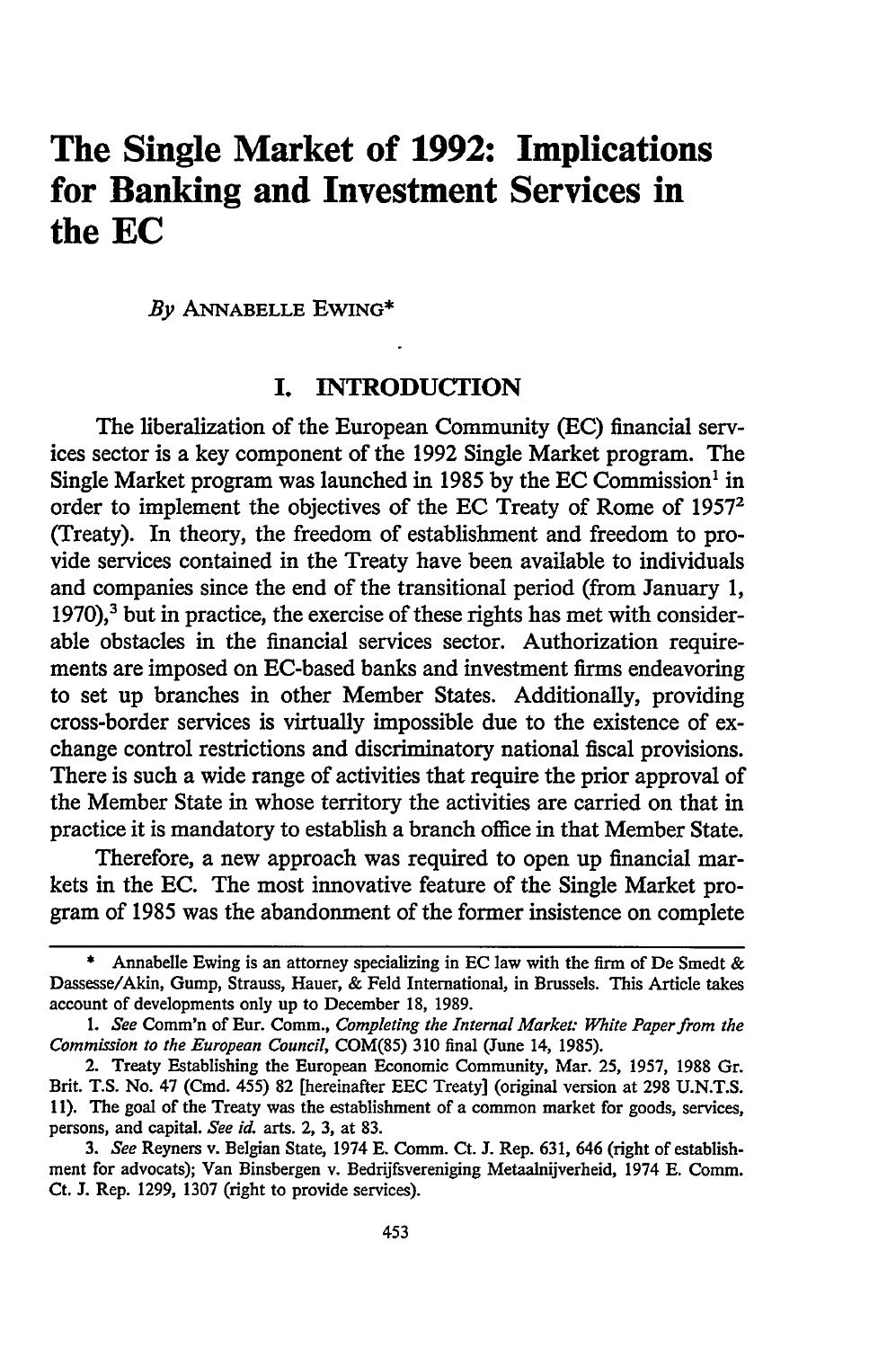harmonization of national Member State legislation. Instead, the Single Market program called for only minimal harmonization of national standards, along with the principles of mutual recognition and home country control.

The goals of the Single Market program were further advanced by the adoption of the Single European  $\text{Act}^4$  (SEA) which entered into force in July 1987. The SEA streamlined the EC decision-making process by requiring only a qualified majority vote in the EC Council of Ministers for Single Market legislation (with the notable exception of fiscal measures).<sup>5</sup> Significant progress in implementing Treaty objectives was made possible with this abandonment of the unanimity requirement in the Council for any issue of major significance.

In terms of the Single Market program, certain measures have been proposed and adopted with a view to the achievement of a single financial services market in the EC. These will be discussed in Part III of this Article. Part II of the Article will initially focus on the liberalization of capital movements.

#### **II. LIBERALIZATION OF CAPITAL MOVEMENTS**

Before examining the key **EC** legislative proposals for banking and investment services, brief mention should be made of the "capital movements" directive.<sup>6</sup> This directive, which will enter into force on July 1, **1990,'** (with certain transitional derogations being permitted for Greece, Ireland, Spain, and Portugal), removes the remaining restrictions to transfers of capital within the **EC.'** The directive is the basis of the entire financial services liberalization process. Indeed, the abolition of exchange control restrictions in the Member States is the first step toward implementation of key measures designed to make the integration of banking and investment services a reality in the **EC.** The existence of such restrictions effectively prevents individuals or companies from freely transferring or holding financial assets.

#### **III. BANKING AND INVESTMENT SERVICES**

The two key measures in the banking and investment services sec-

*<sup>4.</sup> See* Single European Act, *opened for signature* Feb. **17, 1986, 30 O.J. EUR. COMM.** (No. L 169) 1 (1987) [hereinafter **SEA].**

*<sup>5.</sup> See id.* art. 7, at 5-6.

*<sup>6.</sup> Council Directive 88/361/EEC of 24 June 1988for the implementation of Article 67 of the Treaty,* 31 O.J. EUR. COMM. (No. L 178) 5 (1988) [hereinafter *Directive 88/361/EEC].*

*<sup>7.</sup> See* SEA, *supra* note 4, art. 9, at 7.

*<sup>8.</sup> Directive 88/361/EEC, supra* note 6, at 5.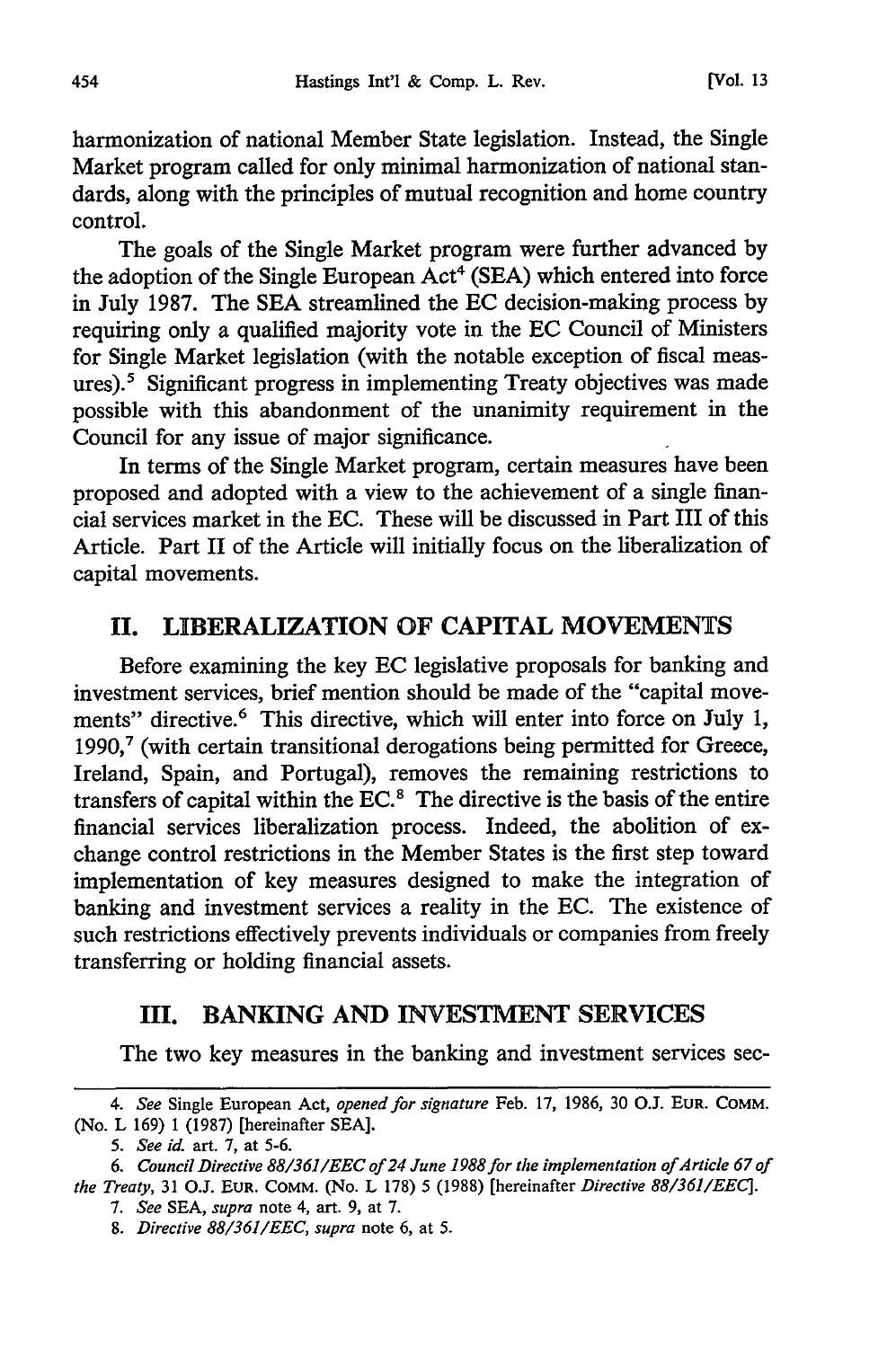tors are the Second Banking Directive<sup>9</sup> and the proposed Investment Services Directive.10 The Second Banking Directive and the proposal for Investment Services Directive are closely interrelated and will be considered in turn.

#### **A.** The Second **Banking** Directive

The Second Banking Directive (Banking Directive) provides for a single banking license for banks incorporated within the Community.<sup>11</sup> This "passport," which will be valid throughout the **EC,** will apply to the authorized activities that are included in the list of "qualifying activities" annexed to the Banking Directive.<sup>12</sup> This list is patterned upon a liberal universal banking model and includes all forms of securities transactions.

The Banking Directive provides that the country where the bank is incorporated and duly authorized (the "home" Member State)<sup>13</sup> is responsible for "prudential supervision" under article **15** of the Banking Directive.<sup>14</sup> Giving the home Member State supervisory control requires all of the Member States to harmonize their prudential standards. In order to accomplish this harmonization, the **EC** has adopted supplementary legislation that will enter into force simultaneously with the Banking Directive.<sup>15</sup> This legislation represents the minimum framework necessary to effectively implement the Banking Directive.

Additionally, the text of the Banking Directive expressly includes prudential harmonization measures. For example, there is a minimum

**13. Id** art. **1(7),** at **3.**

14. **Id.** art. **15,** at **8.** "Prudential supervision" means that the home Member State monitors compliance with **EC** banking rules to insure the solvency of the banks concerned.

**15.** These measures concern the own funds directive, *Council Directive 89/299/EEC of 17 April 1989 on the own funds of credit institutions,* **32 O.J. EUR. COMM.** (No. L 124) **16 (1989),** and the solvency ratio directive. *Council Directive 89/-/EEC of 18 December 1989 on a solvency ratio for credit institutions* (not yet published). In addition, it is understood that the Commission proposes to translate its recommendations on large risk exposure into binding texts, *Commission recommendation on monitoring and controlling large exposures of credit institutions (87/62/EEC),* **28 O.J. EUR. COMM.** (No. L **33) 10, 10-15 (1987),** and deposit guarantee schemes. *Commission recommendation concerning the introduction of deposit-guarantee schemes in the community,* **28 O.J. EUR. COMM.** (No. L **33) 16 (1987).**

*<sup>9.</sup> Second Council Directive of* **15** *December 1989 on the coordination of laws, regulations and administrative provisions relating to the taking-up and pursuit of the business of credit institutions and amending Directive 77/780/EEC, COM(87) 715 final,* **32 O.J. EUR. COMM. (NO.** L **386) 1 (1989)** [hereinafter *Banking Directive].*

*<sup>10.</sup> Proposal for a Council Directive on investment services in the securities field, COM(88) 778-SYN 176,* **32 O.J. EUR. COMM.** (No. **C** 43) **7 (1989)** [hereinafter *Investment Directive].*

*<sup>11.</sup> Banking Directive, supra* note **9,** at **1.**

<sup>12.</sup> *Id.* annex, at **13.**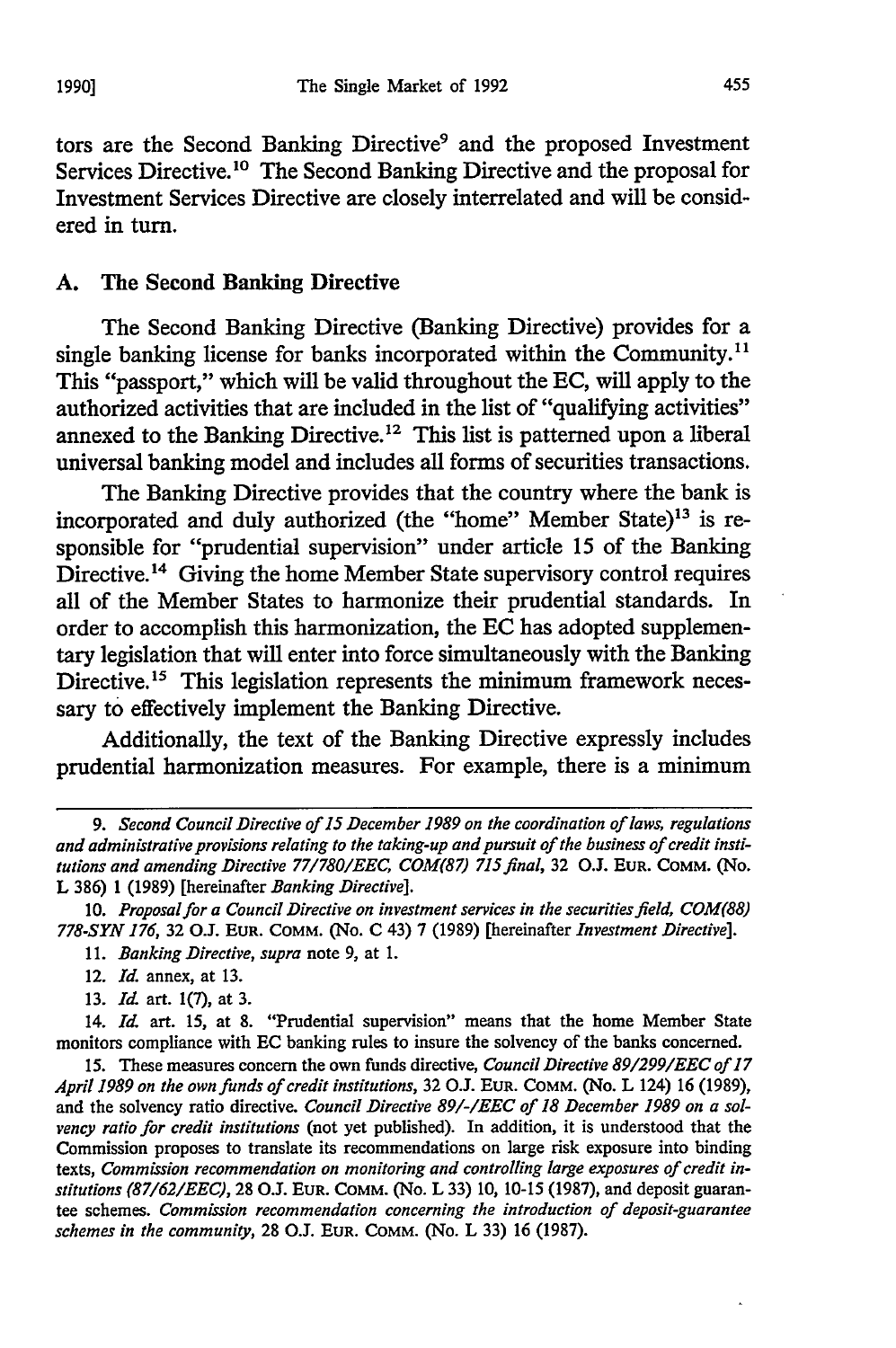initial capital requirement of five million ECU.<sup>16</sup> The funds of the bank may not fall below this level.<sup>17</sup> However, certain derogations from these measures concerning principally the so-called *Banques Populaires* have been provided for in the Banking Directive.<sup>18</sup> There are also detailed rules controlling shareholdings of banks. Article 11 of the Banking Directive requires banks to notify the Commission of any acquisition or disposal of a "qualified holding" (ten percent of the capital or of the voting rights)<sup>19</sup> in a credit institution.<sup>20</sup> Notification of increases or reductions in such holdings may also be required if certain conditions apply.<sup>21</sup> The regulatory authorities of the home Member State have the right to prevent a proposed acquisition or an increase in a qualified holding based on the lack of suitability of a proposed shareholder.<sup>22</sup>

Finally, article 12 of the Banking Directive imposes limitations on the level of shares that banks may hold in non-financial institutions. <sup>23</sup> These limitations protect the assets of credit institutions from risky investments.

Thus, it is evident that the Banking Directive provides for fairly extensive harmonization of minimum standards concerning the structure and operations affecting solvency of credit institutions. However, this minimum harmonization has been insufficient, in light of the current lack of integration of EC financial markets, to prevent limitations to the principles of home country control and mutual recognition.

First, a Member State in whose territory a bank has established a branch or provides services (the "host" Member State)<sup>24</sup> retains control over monetary policy and liquidity matters.25 However, in liquidity matters, the host Member State must cooperate with the regulatory authorities of the home Member State.26

Second, and more significantly, the host Member State may control

26. *See id.* art. 14(3), at 8.

<sup>16.</sup> *Banking Directive, supra* note 9, art. 4(1), at 4. The European Currency Unit **(ECU)** is based on the weighted average of a "basket" of the Member State currencies.

<sup>17.</sup> *Id.* art. 1(10), at 6.

<sup>18.</sup> *See id.* arts. 4(2), 10(2)-(5), at 4, 6. Banques Populaires are savings banks aimed at the small investor. The derogations are intended for credit institutions in existence at the time of the implementation of the Banking Directive. *Id.* art. 10(2), at 6.

<sup>19.</sup> *Id.* art. 1(10), at 3.

<sup>20.</sup> *Id.* art. 11(1), at 6.

<sup>21.</sup> *See id.* art. 11(3).

<sup>22.</sup> The lack of suitability of a shareholder is determined on the basis of the need to insure the sound and prudent management of the credit institution. *See id.* at art. 11(1).

<sup>23.</sup> *Id.* art. 12, at 7.

<sup>24.</sup> *Id* art. 1(8), at 3.

<sup>25.</sup> *Id.* art. 14(2), at 7-8.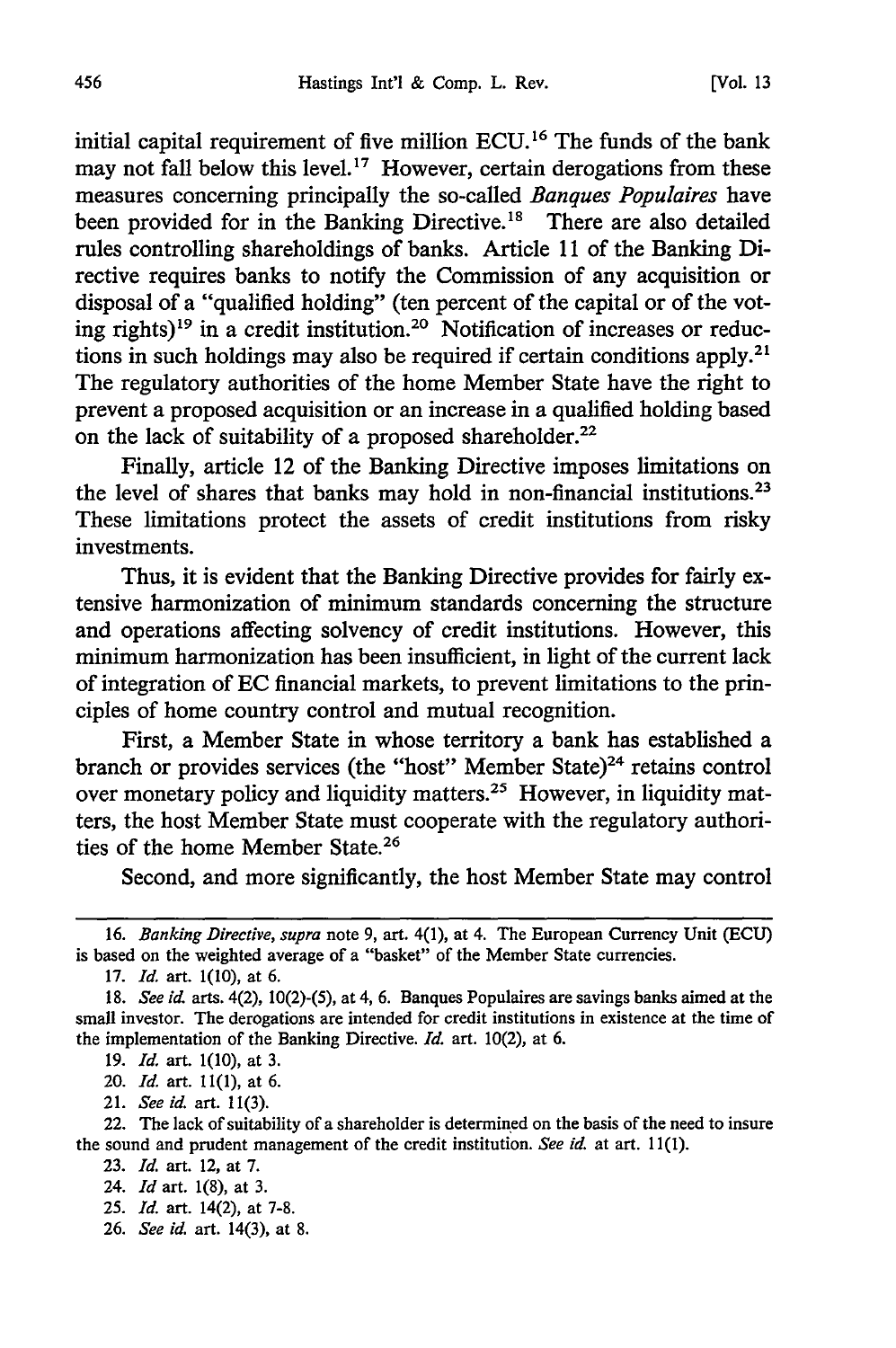the manner in which a foreign EC bank operates within its territory. In fact, while there is mention of the principle of mutual recognition of financial techniques (operating procedures) of foreign EC banks (albeit only in the Recitals to the Banking Directive and not in any express provision), $27$  this mutual recognition may be denied under national measures, if those measures are in the "interest of the general good."28

It is regrettable that the term "interest of the general good" is not defined in the Banking Directive. Thus, the Member States are seemingly afforded considerable discretion to restrict the activities of foreign **EC** banks operating within their territories.

However, it should be noted that the Member States will not retain completely unlimited discretion in this respect. General Community law principles laid down in the Treaty and enunciated in the jurisprudence of the European Court of Justice (ECJ) will apply. If a Member State unreasonably applies the "interest of the general good" exception, the ECJ is likely to interpret this exception quite narrowly.<sup>29</sup>

Such a narrow interpretation is likely to occur on the basis of relevant previous decisions of the EJS. In particular, any purported restriction by the host State must relate primarily to consumer protection.30 For example, attempts to impose mandatory compliance with a minimum loan interest rate on a foreign EC bank will probably be struck down by the ECJ, because a law of this type relates to solvency supervision rather than to consumer protection. Solvency supervision is now within the jurisdiction of the home State.<sup>31</sup>

Restrictions on banking services directed at commercial or professional investors may also be held unjustifiable because such investors do not need any specific protection.<sup>32</sup> Finally, any restrictions by a host State must be reasonable and proportionate to the desired result, and the result must also be compatible with Community law.33 Restrictions may only be imposed if there is no equivalent protection in the home State.<sup>34</sup> The restrictions also must not breach the fundamental Community law

- 31. *See, eg., id* para. 37, at 3805.
- 32. *See id.* para. 49, at 3809.
- 33. *See id.* para. 33, at 3804.
- 34. *Id.*

**<sup>27.</sup>** *See* **id.** para. 15, at 2; *id.* art. 18(1), at 9.

<sup>28.</sup> *See id.* art. 21(5), at 11.

<sup>29.</sup> *See* **EEC** Treaty, *supra* note 2, art. 177, at 137 (providing for references from national courts of the Member States to the **ECJ** in order that it may render a preliminary ruling on questions concerning the interpretation and uniform application of Community law).

<sup>30.</sup> *See generally* **EEC** Commission v. Germany, 1986 E. Comm. Ct. J. Rep. 3755.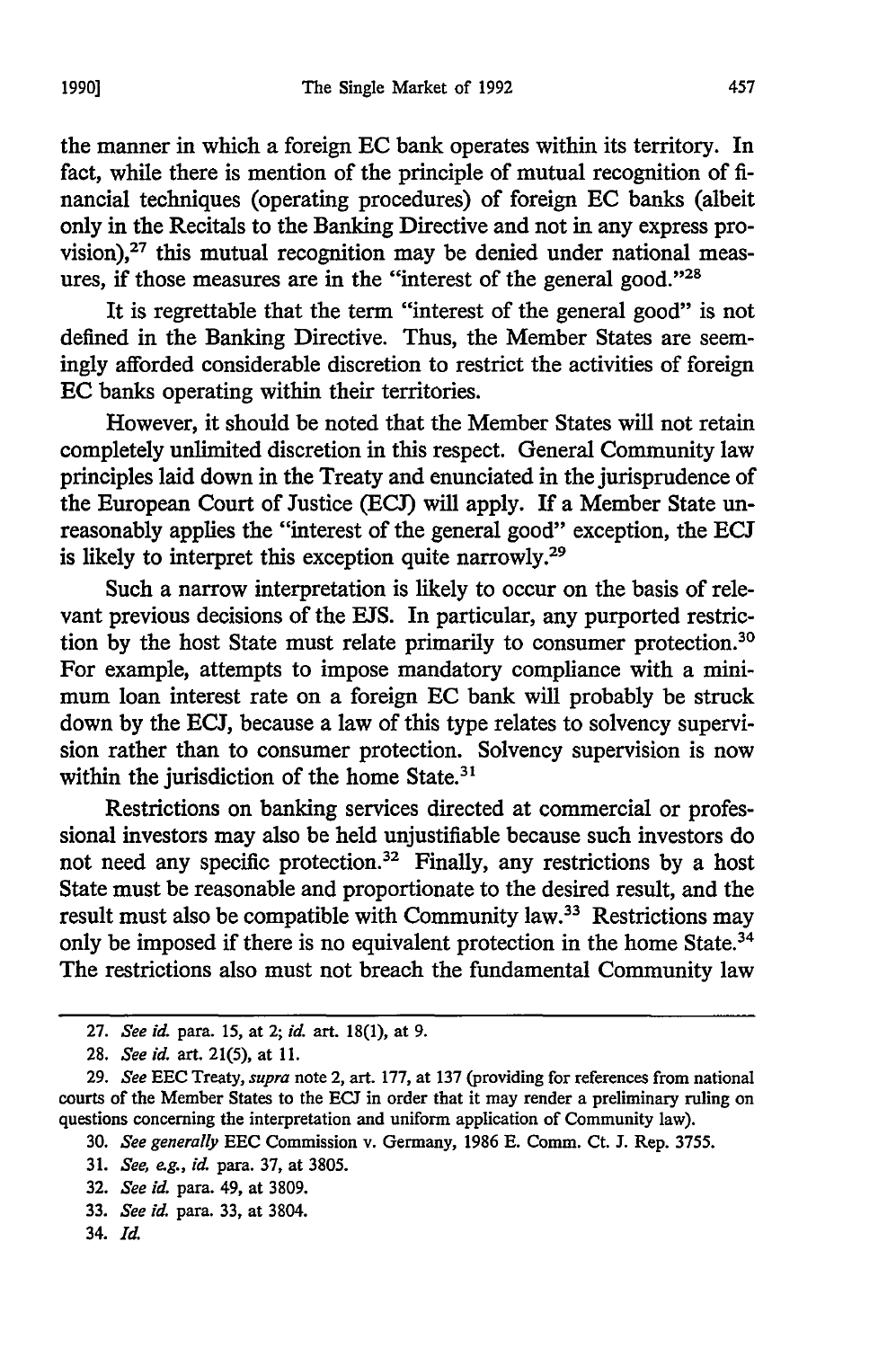principle of non-discrimination of article 7 of the Treaty.35

The principle of mutual recognition may be applicable to "non-qualifying" activities (those not included in the annex to the Banking Directive) in accordance with general Community law principles.<sup>36</sup> In addition, financial institutions that are subsidiaries of banks will also be included within the single banking license if certain conditions are met, and will thereby benefit from the mutual recognition principle.37 These institutions must be authorized to perform the qualifying activities listed in the annex to the Banking Directive and they must set up and carry on their activities in the same Member State in which their parent bank is authorized.<sup>38</sup>

Finally, with regard to the mortgage market, former plans to proceed with a separate directive have been shelved for the immediate future.<sup>39</sup> Therefore, the principle of mutual recognition of financial techniques also applies prima facie to the mortgage sector.<sup>40</sup> The mortgage industry in the EC has lobbied against this, because it considers the mutual recognition principle to be so narrow that it has very little real significance. If the mutual recognition principle proves to be unsuccessful in the mortgage context, the separate mortgage proposal may be reactivated at a later date.

The Banking Directive contains controversial provisions concerning third country (non-EC) banks. These provisions have been modified several times during the legislative consideration of the Banking Directive.

The Commission's original proposal required prior notification if a third country bank requested the authorization of subsidiaries or the acquisition of shares in EC credit institutions.4' The proposal also provided for an initial suspension of activity pending the successful outcome of reciprocity negotiations.42 This has been changed in the final version. The definitive text of the Banking Directive dispenses with the require-

*40. See Banking Directive, supra* note 9, annex, at 13.

*41. Proposal for a Second Council Directive on the coordination of laws, regulations and administrative provisions relating to the taking-up and pursuit of the business of credit institutions and amending Directive 77/780/EEC, COM(87) 715 final,* art. 7(1)-(3), 31 O.J. **EUR.** COMM. (No. C 84) 1, 4 (1988) [hereinafter *Proposal for Banking Directive].*

42. *Id.* art. 7(4).

<sup>35.</sup> EEC Treaty, *supra* note 2, art. 7, at 84.

<sup>36.</sup> *See generally Banking Directive, supra* note 9, paras. 7, 19, at 1, 2.

<sup>37.</sup> *Id.* para. 18, at 2.

<sup>38.</sup> *See id.* art. 18(2), at 9-10.

<sup>39.</sup> *See Proposal for a Council Directive on the freedom of establishment and the free supply of services in the field of mortgage credit, COM(84)730 final,* 28 O.J. **EUR.** COMM. (No. C 42) 4 (1985).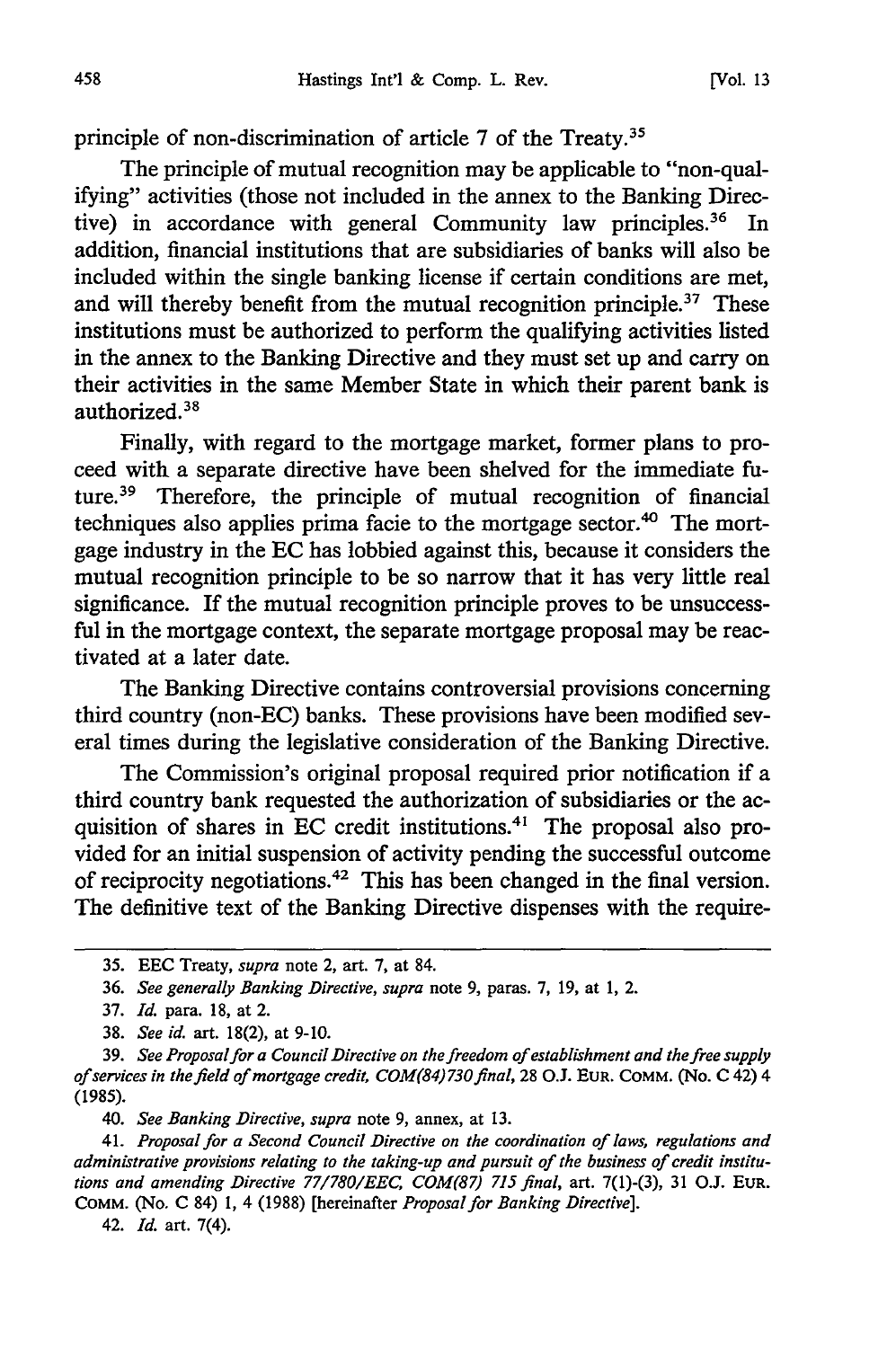ment of prior notification.43

The new approach implements a two-tier formula that distinguishes between a lack of "comparable access" (mirror-image reciprocity), and a lack of "national treatment" (non-discrimination) afforded to EC banks in the third country in question.<sup>44</sup>

The Banking Directive provides for negotiations with the relevant third country if a lack of comparable access exists. These negotiations are to be conducted by the Commission upon receiving a mandate from the Council. During negotiations, authorization requests will not be suspended. Additionally, there will be no sanctions if the negotiations are unsuccessful.45

If there is a claim of lack of national treatment, the Commission may negotiate on its own initiative to secure non-discriminatory treatment for EC banks in the third country in question. In addition, it may initially limit or suspend future or pending requests for authorization for three months.<sup>46</sup> This period may be extended at the discretion of the Council.47

These modifications to the Commission's original proposal have generally been welcomed by third country banks. However, the terms "comparable access" and "national treatment" have not yet been defined, and the manner in which they will be applied is still unknown. Thus, concern about these provisions still remains.

A grandfather clause<sup>48</sup> in the text of the Banking Directive provides some comfort. The clause will be effective as of the date the Banking Directive enters into force (January 1, 1993).<sup>49</sup>

Moreover, an express provision in article 9(6) states that any action taken by the EC must be in conformity with its international obligations.50 Therefore, the conclusion of the current General Agreement on Tariff and Trade (GATT) negotiations on services within the framework of the Uruguay Round (which are on schedule for completion by the end

48. *See id.* art. 9(4), para. 4. (The grandfather clause provides a cut-off point prior to which such reciprocity provisions will not apply.)

<sup>43.</sup> *See Banking Directive, supra* note 9, arts. 8, 9, at 5, 5-6.

*<sup>44.</sup> See id.* art. 9, at 5-6.

<sup>45.</sup> *See id* art. 9(3), at 5.

*<sup>46.</sup> See id.* art. 9(4). In fact, the Commission may only reach such a decision after consulting the Banking Advisory Committee (composed of national representatives and chaired by the Commission). Should this committee issue a negative opinion, the Commission must submit the proposal for such a sanction to the Council who may refuse it by a simple majority. *See generally id.* art. 22(2), at 11-12.

<sup>47.</sup> *Id.* art. 9(4), at 5.

<sup>49.</sup> *See id.* art. 24, at 12.

<sup>50.</sup> *Id.* art. 9(6), at 6.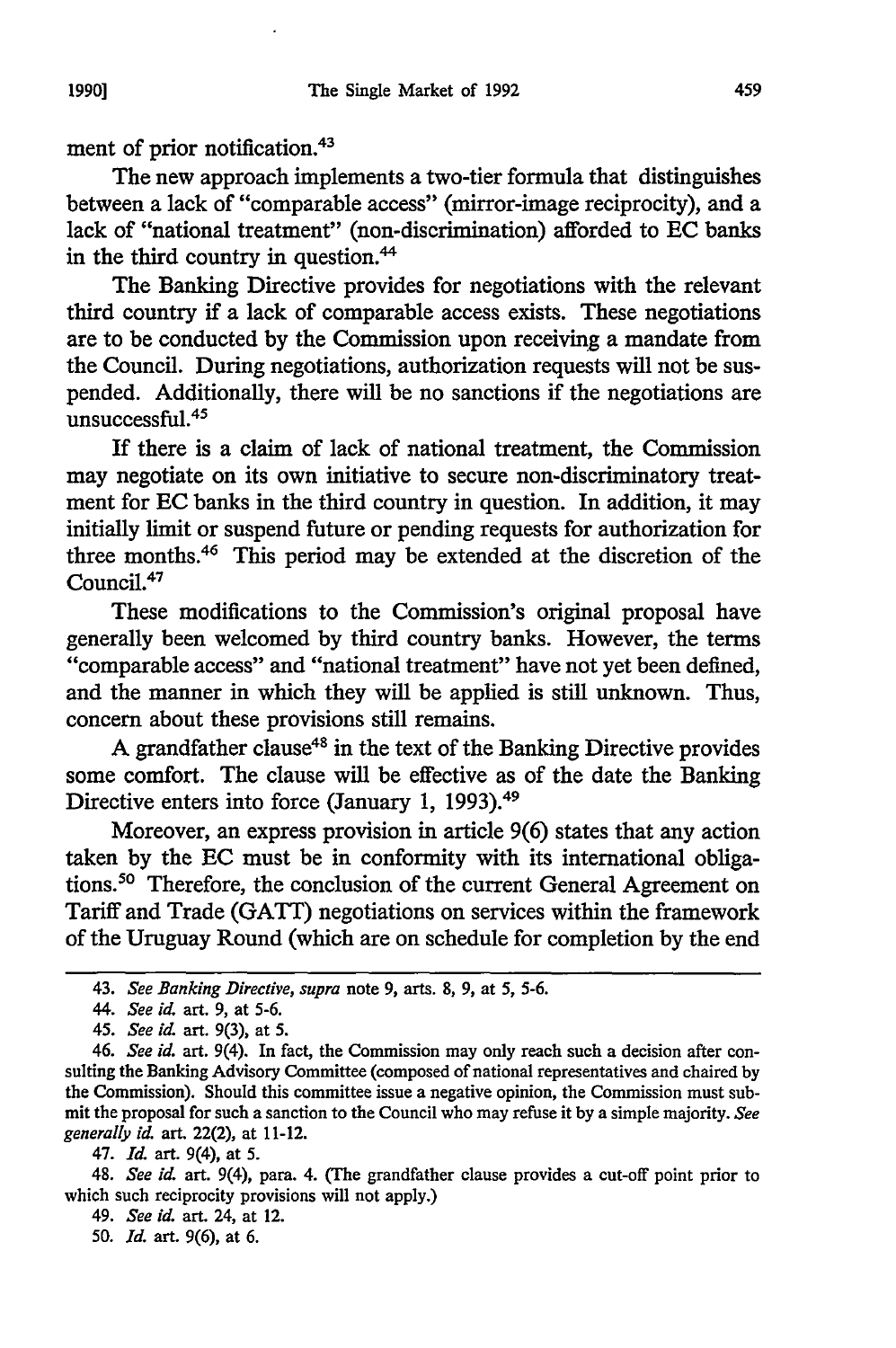of 1990) may preempt this issue. It is hoped that a multilateral agreement will be reached that will render any "protectionist" reciprocity provisions unnecessary.

The Banking Directive, following general Community Law principles, expressly provides that Community Law does not extend the freedoms of establishment and services provided in the Treaty to third country branches in the  $EC^{51}$  Therefore, third country branches operating without an EC incorporation will not benefit from the single banking license. Instead, their operations within the Community will be subject to the discretion of the national regulatory authorities of those Member States in whose territories the branches carry on their activities.

The European Parliament had called for additional controls at the EC level for third country branches, including a mandatory level of capital of five million ECU for each branch.<sup>52</sup> Although this approach was rejected, the Commission has agreed to review the treatment given to these branches immediately prior to the implementation of the Banking Directive. If it is determined that third country branches are receiving more favorable treatment than foreign EC branches in certain Member States, the Commission may draw up a supplementary directive to remedy the competitive distortions.<sup>53</sup>

In summary, the Banking Directive provides for significant steps toward integration of financial markets, despite the limitations to the mutual recognition of financial techniques and the existence of numerous discriminatory national fiscal provisions.<sup>54</sup>

Member States may still establish their own national supervisory and regulatory controls for their own domestic banks. However, it is anticipated that pressure from Member States with highly regulated markets will eventually restrict deregulation to the minimum levels in the Banking Directive.<sup>55</sup>

In the meantime, EC-incorporated banks should take advantage of the differences in the national laws of the Member States either by estab-

<sup>51.</sup> *See id.* para. 19, at 2.

<sup>52.</sup> European Parliament Second Reading of the Second Banking Directive, Minutes of Proceedings, Nov. 22, 1989, PE 136.783, at 22.

<sup>53.</sup> *See* Verbatim Report of the debate held in the European Parliament, Nov. 22, 1989, at 182 (prior to the Second Reading vote).

<sup>54.</sup> In certain Member States a withholding tax applies only to those interest payments made by a local borrower to a foreign EC bank (as opposed to a domestic bank).

<sup>55.</sup> The possibility of reverse discrimination (for example, when domestic banks are subject to more stringent requirements than foreign EC banks) is not contrary to Community law, notwithstanding the competitive distortions that may exist. See Procureur de la République v. Waterkeyn, 1982 E. Comm. Ct. J. Rep. 4337, 4367-68 (Opinion of Advocate-General Rozès).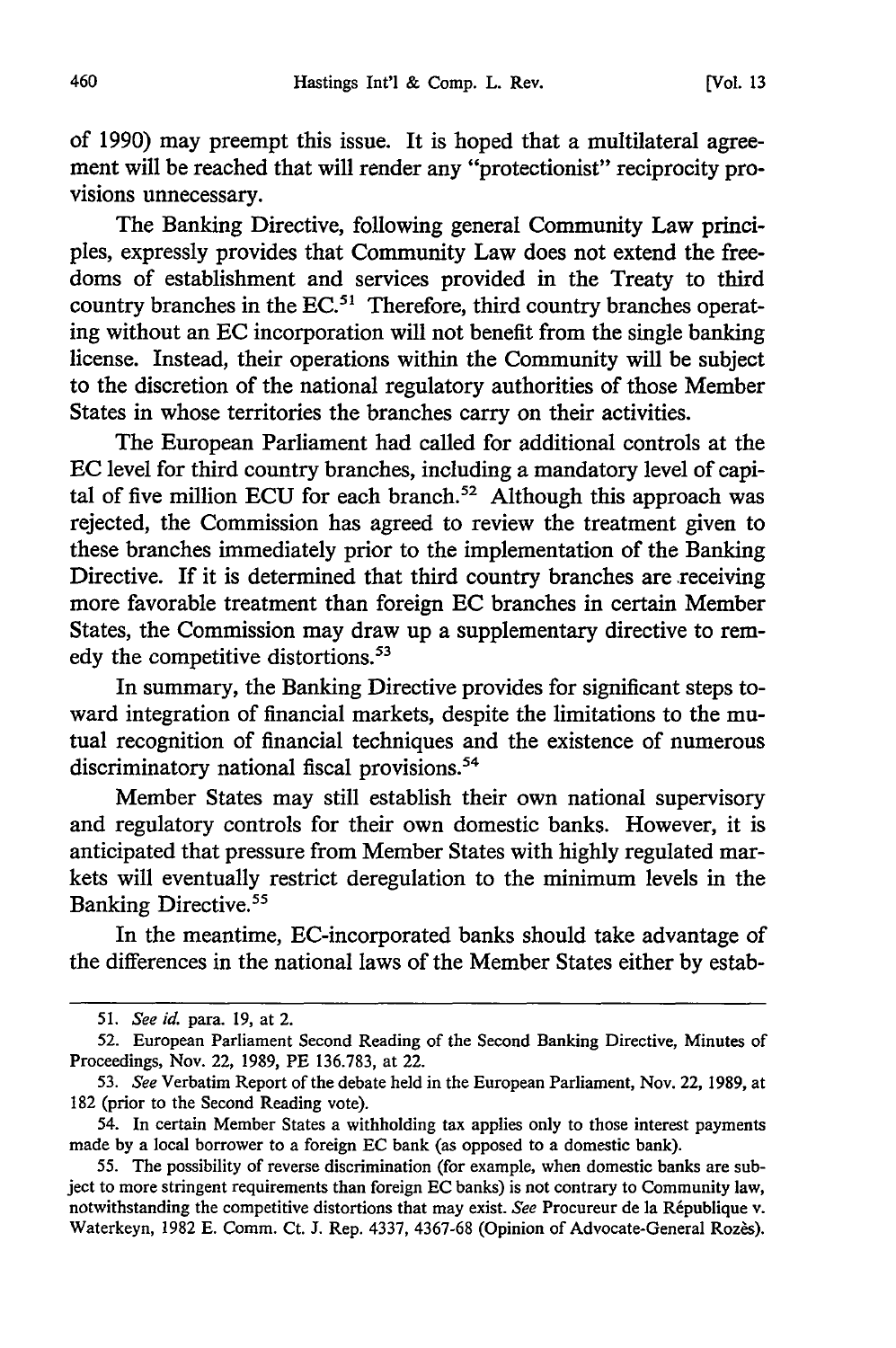lishing branches in other Member States or providing cross-border services, thereby limiting supervision of the bank to that of the "home" Member State. Banks in less regulated Member States may then sell financial products and services that local banks in the host Member States are not aware of or are unable to provide. Marketing techniques of the home State may be used as well, subject to the "general good" legislation of the host State.56

On the other hand, domestic banks in highly regulated Member States may want to create subsidiaries in Member States with a more lenient regulatory environment, and serve the home Member State from the subsidiary.

This strategy should be effective despite the Banking Directive's "anti-circumvention" provision.<sup>57</sup> This provision states that an authorization request will be refused if there appears to be a clear intention to evade national rules that would otherwise be applicable to the requesting bank. 58 Circumvention will be judged by reference to the laws of that Member State in which the bank carries on or intends to carry on the greater part of its activities.<sup>59</sup> However, the guidelines in the anti-circumvention provision are unclear and may simply be the political desires of those Member States with more draconian regulatory regimes. In addition, a home Member State may have little interest in refusing authorization requests on the basis that its own regulatory environment is quite flexible. The refusal of such an authorization request may in certain circumstances be contrary to that Member State's own interests.

To overcome the anti-circumvention provision, a bank must establish a "head office" (the central place of administration) in the same Member State as the registered office.<sup>60</sup> As a result, at least some of the bank's administrative activities may be conducted in the Member State of authorization. Thus, the requirements of the anti-circumvention provision would be effectively met.

#### B. The Investment Services Directive

The draft Investment Services Directive<sup>61</sup> (Investment Directive)

**<sup>56.</sup>** *See Banking Directive, supra* note 9, art. 21(11), at **11.**

<sup>57.</sup> *See id.* para. 12, at 1-2.

<sup>58.</sup> *Id.* This recital has not been incorporated into an express provision of the directive. 59. *Id.* at 2.

<sup>60.</sup> See *infra* notes 65-66 and accompanying text in connection with the draft Investment Services Directive.

<sup>61.</sup> *See Investment Directive, supra* note **10.** The European Parliament has recently adopted its First Reading, *Investment Services in the Securities Field: Proposal for a directive COM(88) 778final,* Oct. 25, 1989, PE 135.514, at 11 [hereinafter First Reading], of the draft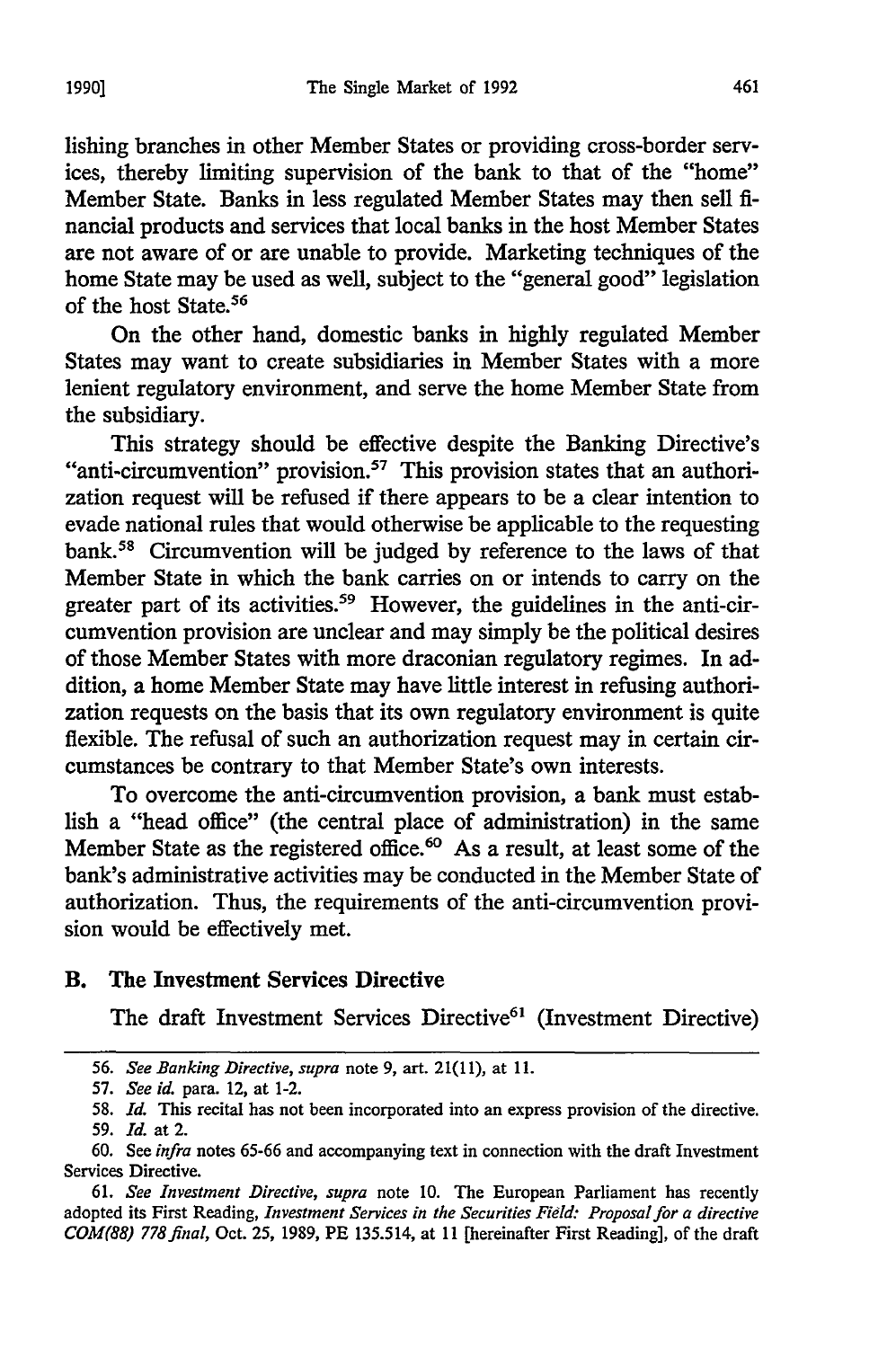has a much lower profile than the Banking Directive. It is closely tailored to the Banking Directive and applies to banks that provide those investments listed in the annex to the Banking Directive.<sup>62</sup> The Investment Directive provides nonbank EC investment brokers with a single license to perform these services, including brokerage, portfolio management, professional investment advice, marketing, underwriting, and investment dealing.<sup>63</sup>

Banks already covered under the single license of the Banking Directive with respect to a particular investment activity will not need additional authorization to carry on that activity in terms of the Investment Directive.<sup>64</sup> The general provisions of the Banking Directive will apply in this context unless otherwise specified in the Investment Directive.<sup>65</sup>

Authorization from the home Member State is required to conduct qualifying activities.<sup>66</sup> The Investment Directive expressly requires that the registered office and the head office of the bank be in the same Member State.<sup>67</sup> The Investment Directive does not provide for any comprehensive authorization requirements.<sup>68</sup> For example, no detailed rules on capital adequacy are stated which, in terms of the general principle of home country control, will be within the jurisdiction of the home State under the general principles of home country control.<sup>69</sup>

However, the Commission is in the process of preparing a draft directive on capital adequacy,<sup>70</sup> currently at the working draft stage. A formal proposal is expected in January 1990. This issue is controversial, with the proponents of a minimum capital entry "barrier" (and greater

*64. Opinion, supra* note 62, at 9.

65. *See id.*

67. *Id.* art. 3. Although an "activities" criterion has been put forward by the European Parliament in the text adopted at First Reading, *supra* note 60, Sir Leon Brittan, the Commissioner responsible for financial services, indicated during his statement to the European Parliament prior to the vote at First Reading that such a condition was unnecessary. Rather, shell companies could be avoided by the satisfaction of the head office requirement.

68. *See Investment Directive, supra* note 10, arts. 4-6, at 8-9.

*69. See id.* arts. 4(2), 8, at *8;* 10.

70. The draft working paper on capital adequacy is an internal document and is not publicly available.

directive. This has now been examined by the relevant Directorate-General of the Commission (DG XV) and the Commission's Amended Proposal is expected to be published later this month.

<sup>62.</sup> *Compare Banking Directive, supra* note 9, annex, at 13, *with Investment Directive, supra* note 10, annex, at 14; *Opinion on the proposal for a Council Directive on investment services in the securities field,* 32 O.J. **EUR.** COMM. (No. C 298) 6, 9 (1989) [hereinafter *Opinion].*

<sup>63.</sup> *See Investment Directive, supra* note 10, annex, at 14.

*<sup>66.</sup> Investment Directive, supra* note 10, art. 4(1), at 8.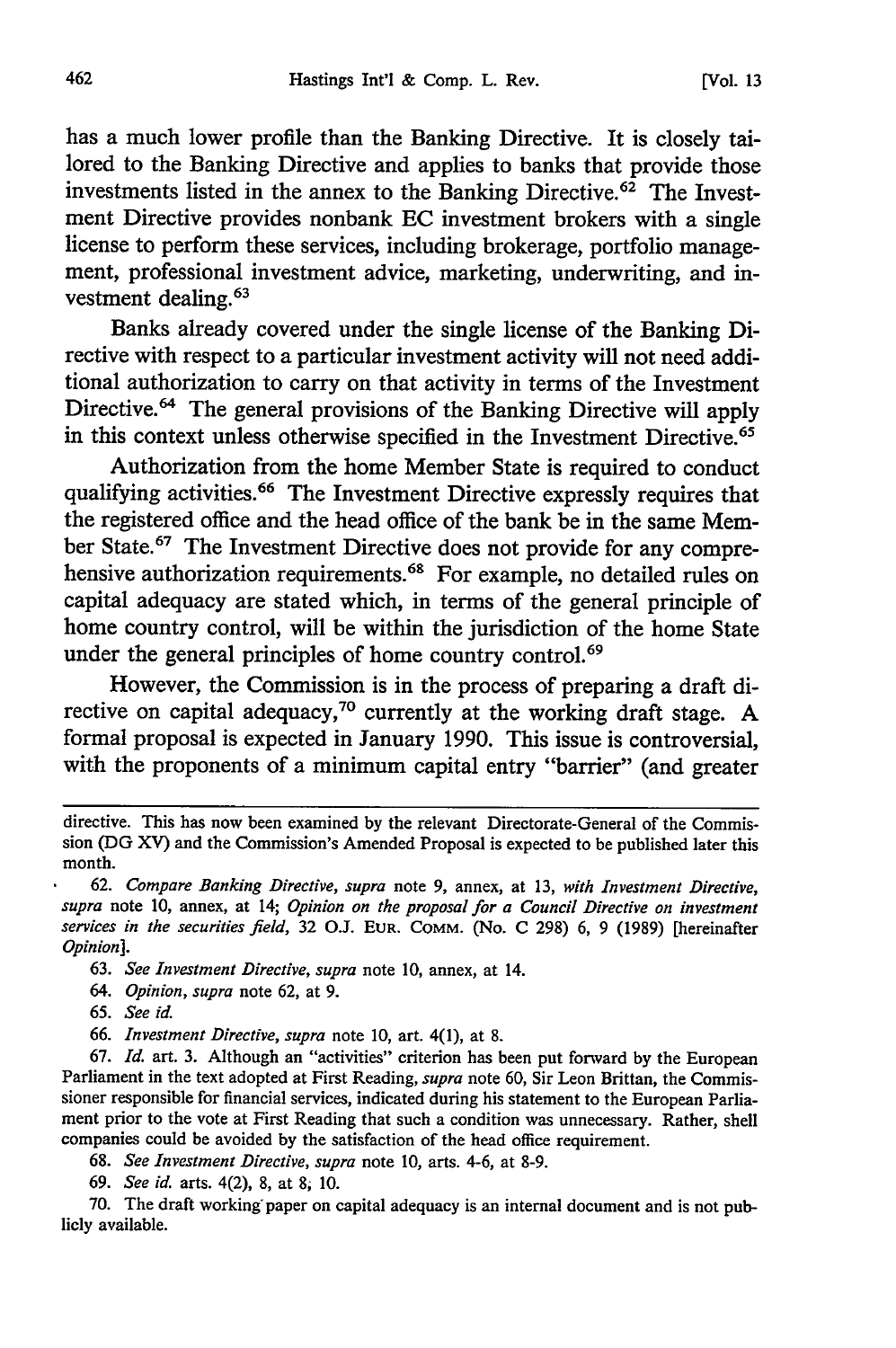regulation thereafter) apparently winning the day as this Article is being written.

The current proposals require nonbank investment brokers to have initial capital of 250,000 ECU, but with similar derogations to those provided for by the Banking Directive.

The provision against market risk, which is applicable to banks under certain circumstances as well as to nonbank investment brokers, is still being debated. The discussions include methods for calculating the amount of funds required to cover the various risks listed in the Investment Directive.

It is unlikely that the Investment Directive will provide for the simultaneous entry into force of the Capital Adequacy Directive. Although this goal is desirable, the primary concern at this point is to ensure that the Investment Directive and the Banking Directive enter into force at the same time.

Generally, the Investment Directive gives the responsibility for supervisory and prudential supervision to the home Member State.<sup>71</sup> Several prudential controls are identified in the draft directive, including the use of proper accounting procedures, the segregation of client or firm monies and securities, the keeping of adequate records, and the use of a proper system to minimize conflicts of interest.72

However, the directive applies a dual approach with respect to another prudential requirement. A general Member State compensation scheme is required to protect against bankruptcy or default of the investment firm.<sup>73</sup> Foreign EC branches are subject to the rules of the host Member State, with contributions based solely on activities in the host Member State.<sup>74</sup> Otherwise, home State control will apply.<sup>7</sup>

The acquisition of qualified shares in investment firms is governed by prudential rules similar to those originally provided for in the banking sector in the Commission's original draft proposal.<sup>76</sup> These rules probably will be modified to conform to the provisions of the Banking Directive.<sup>77</sup>

The host Member State will retain control over "conduct of busi-

74. *Id.*

<sup>71.</sup> *Investment Directive, supra* note 10, art. 9, at **10.**

<sup>72.</sup> *Id.* art. 9, at **10.**

<sup>73.</sup> *Id. art.* 9(1).

**<sup>75.</sup>** *Id.* art. 9(2).

<sup>76.</sup> *Compare id.* art. 7, at 9, *with Proposal for Banking Directive, supra* note 41, art. 9, at 4.

<sup>77.</sup> *See Banking Directive, supra* note 9, art. 11, at 6-7.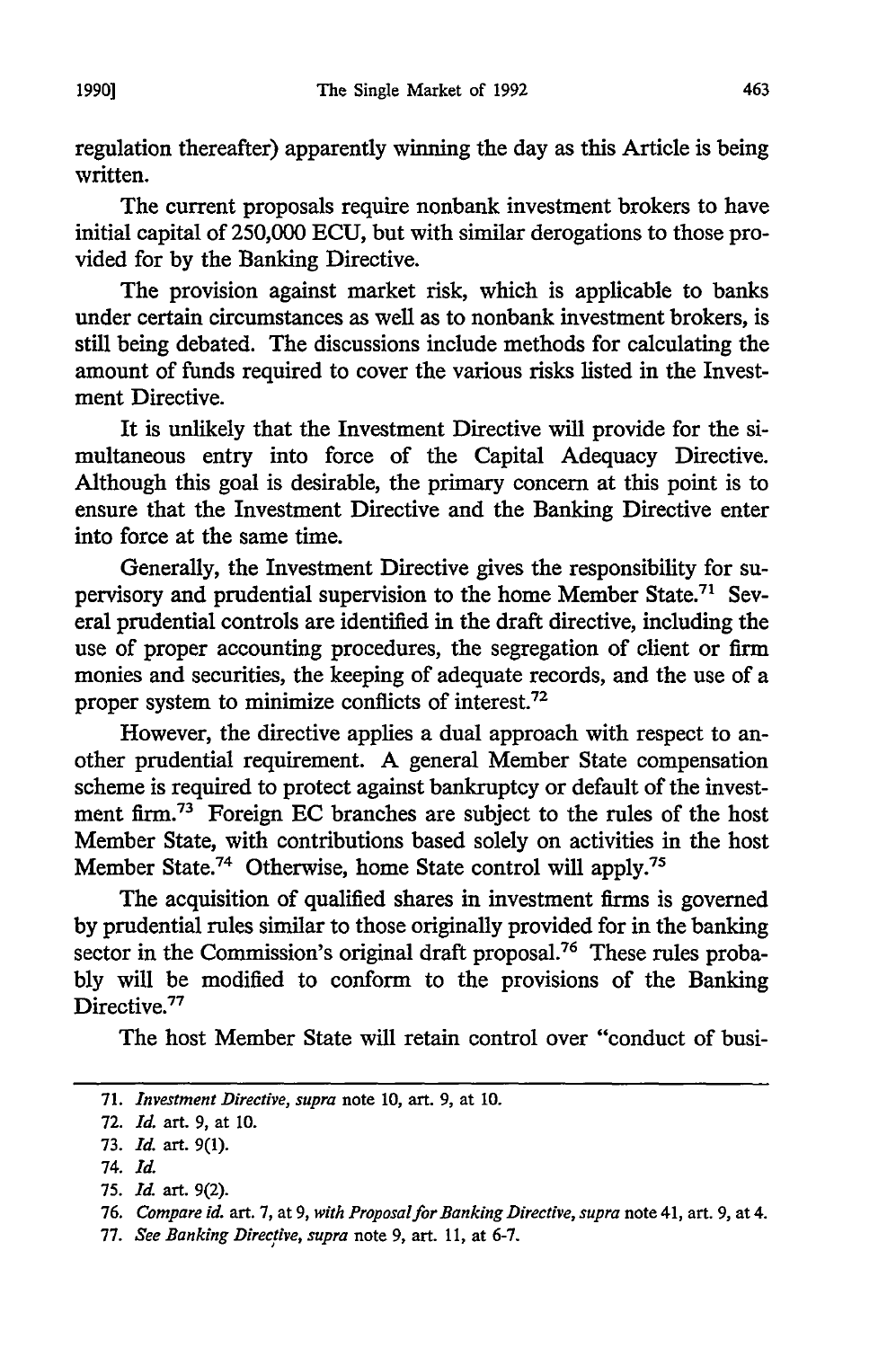ness" rules.<sup>78</sup> As with the Banking Directive, the principle of mutual recognition of financial techniques of the home Member State will be subject to the public policy considerations of the host Member State.<sup>79</sup> The Economic and Social Committee has criticized the Investment Directive because it has not provided a clear demarcation line between home State prudential supervision and host State control.<sup>80</sup> However, as with the Banking Directive, the invoking of a host State public policy will be limited by the application of general Community law principles.

There are detailed provisions regarding notification procedures for establishing branches and providing cross-border services.<sup>81</sup> However, these provisions do not amount to an "authorization requirement" for the establishment of a branch, $82$  on the basis that the host State has no jurisdiction to prevent either the establishment of branches or the provision of cross-border services.<sup>83</sup>

There is also a provision that requires each Member State to nominate national regulatory authorities to supervise investment activities subject to the directive. $84$  In addition, collaboration between the regulatory authorities of all of the Member States is to be encouraged.<sup>85</sup>

The Investment Directive has a reciprocity provision that is identical to the one in the original Commission proposal for the banking sector.<sup>86</sup> This provision will probably be subject to amendments similar to those now codified in the Banking Directive.<sup>87</sup>

An express provision in the Investment Directive embodies the principle of "Community preference" with respect to third country branches operating without an EC incorporation.<sup>88</sup> Therefore, as in the banking context, foreign branches will be subject to the vagaries of the national laws of each Member State.

Finally, the Investment Directive liberalizes access to stock ex-

83. *See id.* arts. 12, 13, at 11-12.

87. The European Parliament Legal Affairs Committee, which was responsible for drawing up the First Reading Report presented to the full Parliament, rejected an amendment introducing similar reciprocity provisions, and adhered to the more protectionist approach in the Commission's earlier text in the banking sector.

88. *See Investment Directive, supra* note 10, art. 5, at 9. "Community Preference" means that third countries should not receive more favorable treatment than foreign EC nations. *Id.*

<sup>78.</sup> *See Investment Directive, supra* note 10, art. 9, at 10.

<sup>79.</sup> *See id.* art. 13, at **11.**

<sup>80.</sup> *See Opinion, supra* note 62, at 7.

<sup>81.</sup> *See Investment Directive, supra* note 10, arts. 11, 12, at 11.

<sup>82.</sup> *See id.* art. 10(2), at **10.**

<sup>84.</sup> *Id.* art. 14, at 12.

<sup>85.</sup> *Id.* art. 15.

<sup>86.</sup> *Compare id.* art. *6,* at 9, *with Proposal for Banking Directive, supra* note 41, art. 7, at 4.